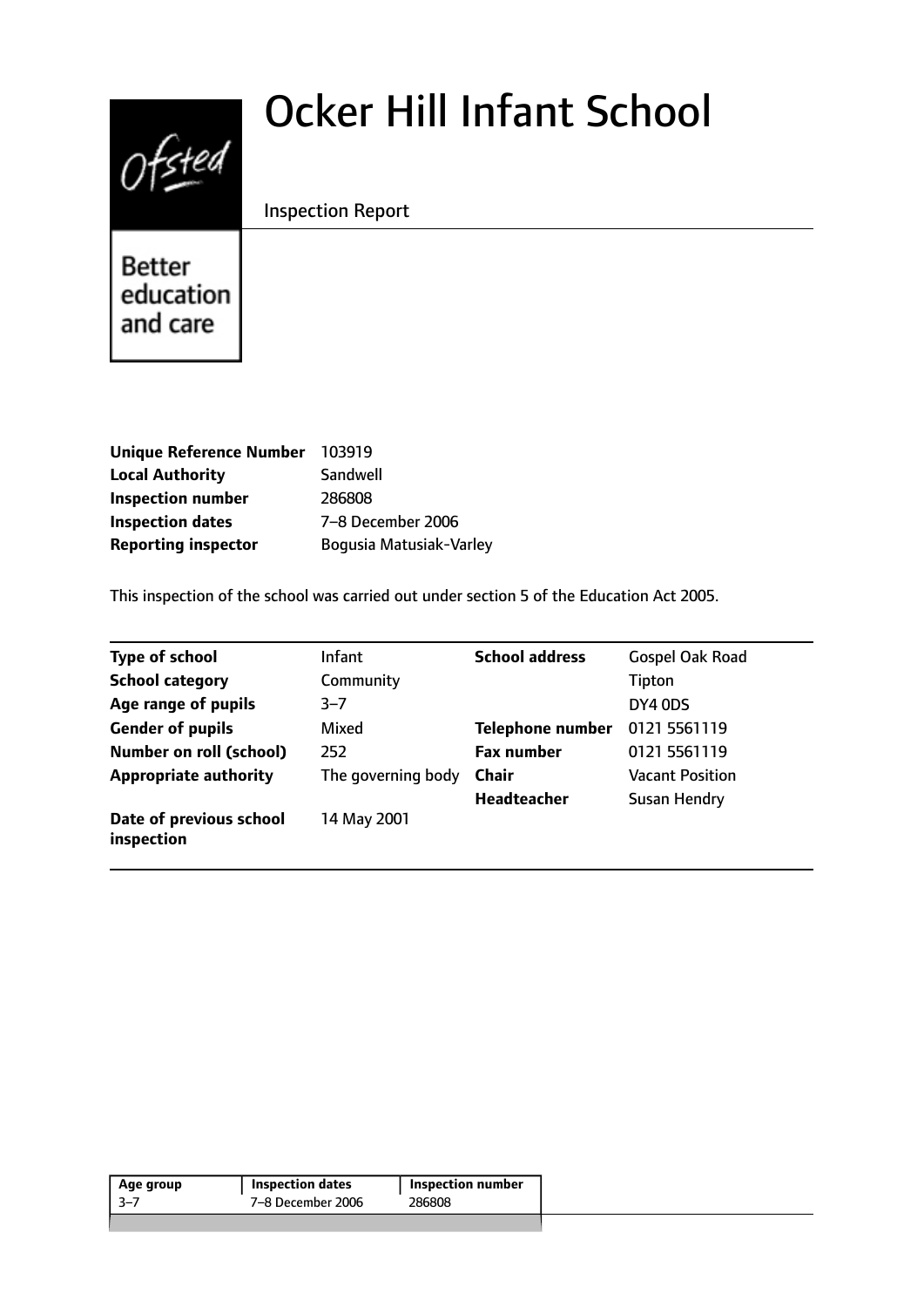© Crown copyright 2006

Website: www.ofsted.gov.uk

This document may be reproduced in whole or in part for non-commercial educational purposes, provided that the information quoted is reproduced without adaptation and the source and date of publication are stated.

Further copies of this report are obtainable from the school. Under the Education Act 2005, the school must provide a copy of this report free of charge to certain categories of people. A charge not exceeding the full cost of reproduction may be made for any other copies supplied.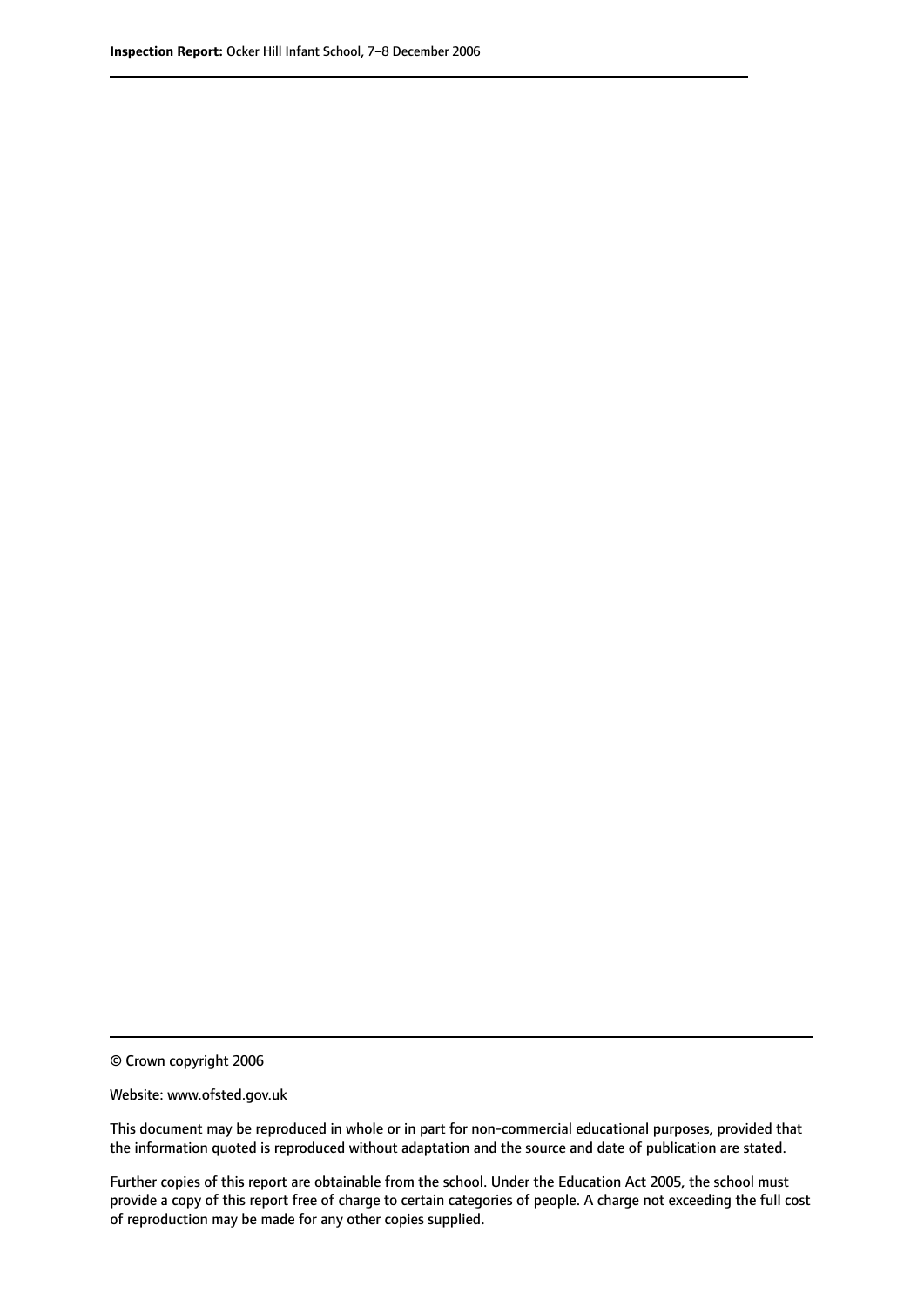# **Introduction**

The inspection was carried out by three Additional Inspectors.

#### **Description of the school**

The school is in an area of high social and economic disadvantage. The percentage of pupils eligible for free school meals is broadly average. The vast majority of parents just miss their entitlement because they undertake part-time work. The percentage of pupils with learning difficulties is average. Attainment on entry to the Nursery is well below that seen in other schools, especially in communication, language and literacy and personal, social and emotional development. The school has received its Investor in People, Basic Skills Quality Mark and the Sandwell Bronze Healthy Schools and Citizenship Awards.

#### **Key for inspection grades**

| Grade 1 | Outstanding  |
|---------|--------------|
| Grade 2 | Good         |
| Grade 3 | Satisfactory |
| Grade 4 | Inadequate   |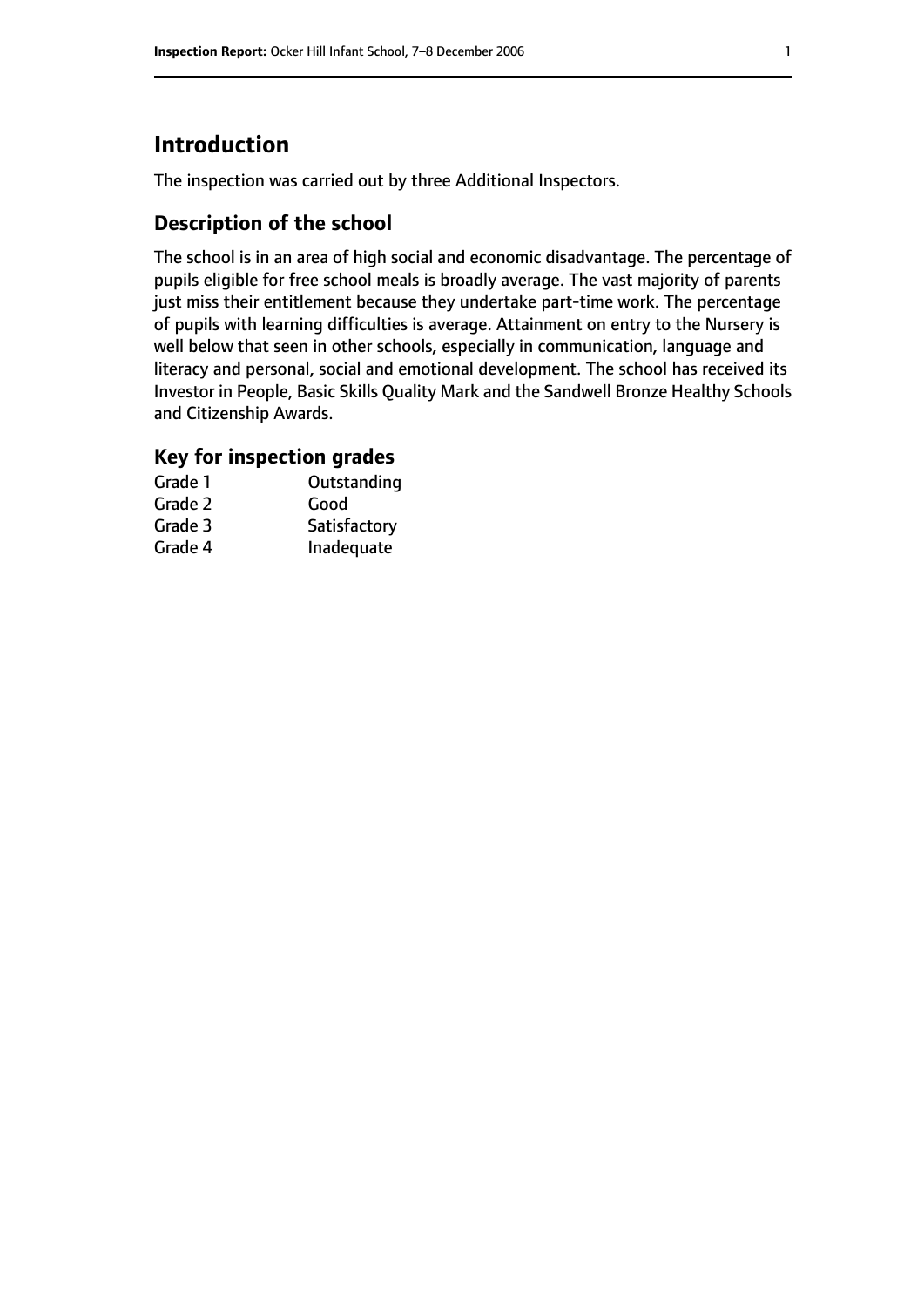**Overall effectiveness of the school**

#### **Grade: 2**

fThis is a good school. Pupils' personal, social and emotional development, the care, guidance and support offered to pupils and the leadership and management of the headteacher are outstanding. The school has exceptionally good relationships with parents, who value all that staff do for pupils and are delighted that their children are happy and learning well.

From a low baseline on entry, pupils attain average standards in reading, writing, mathematics, science and information and communication technology (ICT) by the time that they leave school, and their achievement is good. Achievement in the Nursery is outstanding because of the excellent range of learning opportunities children receive. In Reception, their achievement is good rather than outstanding, as not all pupils learn enough in some independent activities although they make good progress in basic skills. Throughout the school, pupils make exceptional progress in speaking and listening and talk confidently in lessons. Progress is good in ICT, reading, writing, mathematics and science but there are times when the small number of more capable pupils are not sufficiently challenged in writing. Overall, these pupils make satisfactory progress and the school already has plans in place to address this issue. Pupils with learning difficulties and the average and below average attainers make consistently good progress because assessment information is used well to match tasks to their needs. Pupils experience many barriers to learning. They lack vocabulary and have difficulty in expressing themselves. They also find it difficult to retain information and apply what they have learnt in one subject to another.

Teaching and learning are good overall. Inconsistencies of practice, especially in marking, the overuse of worksheets which restricts pupils from developing their extended writing skills, and the occasional lack of challenge for more capable pupils, prevent teaching from being outstanding. The presentation of pupils' written work is not as neat as it could be. The curriculum is good. It is broad, balanced and enriched by a good range of extra-curricular activities such as a skipping workshop, opportunities for sports, and visits and visitors. 'We love our visits, especially when we go to Aston Hall. There are just so many rooms', said one pupil. The curriculum in the Nursery is outstanding because children have very good opportunities to experience learning using their senses.

Pupils' personal development, including their spiritual, moral and social development, is outstanding because of the very high quality of care, guidance and support they receive. They have a very good understanding of how to stay safe and be healthy. Pupils have good skills of independence, and the newly-formed school council has made valuable suggestions, which have been implemented, about improvements to the playground. Pupils are given plenty of opportunities to take on responsibilities. For example, 'Huff and Puff' monitors proudly talk about their responsibilities and this enables these pupils to develop skills for their future lives because they have to make collective decisions and work in groups. Attendance is broadly average and pupils love receiving the 'Register Rabbit' as a reward for attending regularly.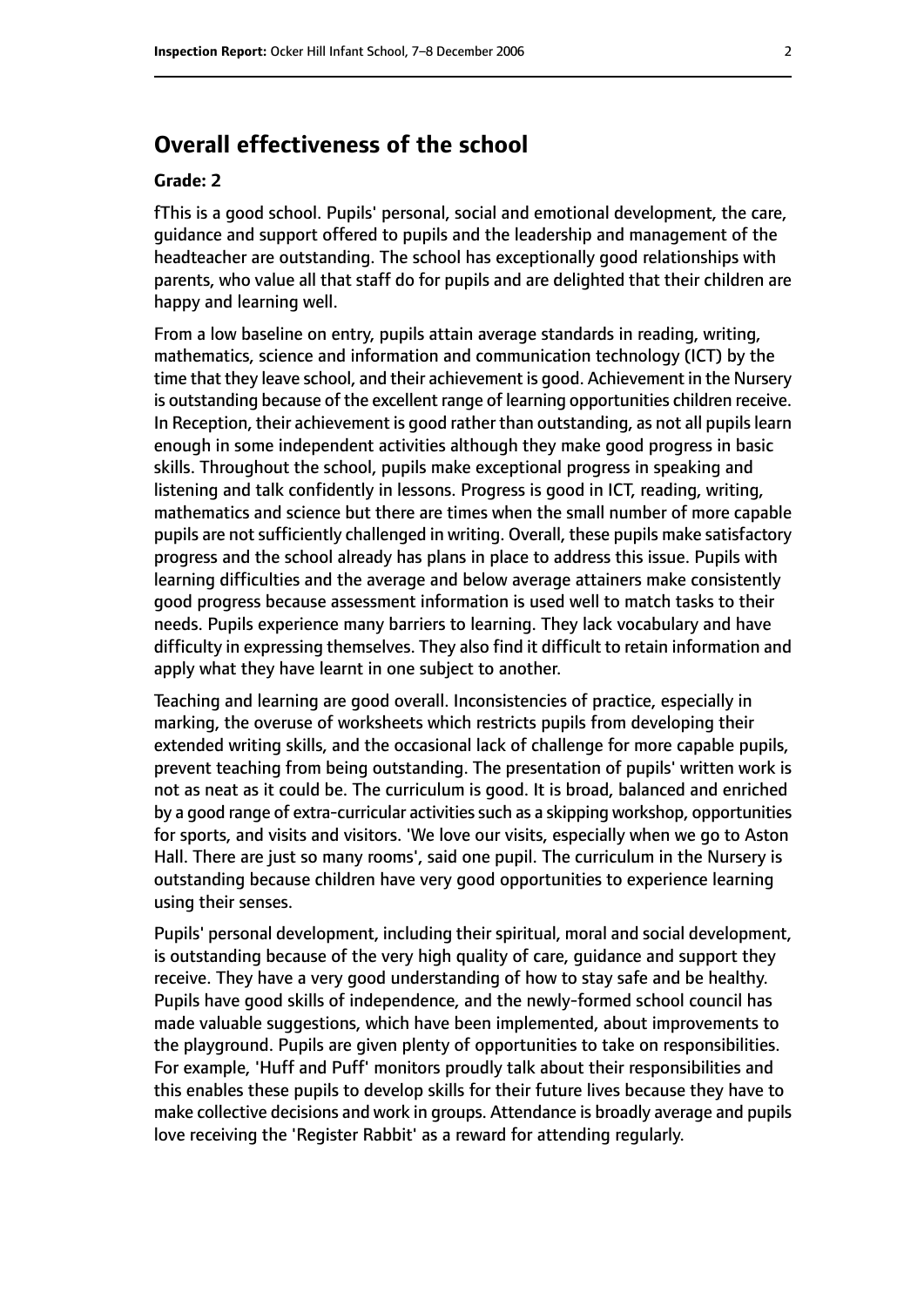Leadership and management, including governance, are good overall. Self-evaluation is outstanding and the headteacher and senior staff have monitored the school's performance very well. The school's capacity to improve is good because all staff are committed to raising standards and know what they need to do in order to improve.

#### **What the school should do to improve further**

- reduce the use of worksheets and ensure that the more capable pupils receive more challenging work, especially in writing
- improve the quality of presentation of pupils' written work
- establish consistently good teaching throughout the school and ensure that all teachers have the opportunity to learn from the most effective practice.

## **Achievement and standards**

#### **Grade: 2**

Standards are average by the time pupils leave school and pupils' achievement is good in relation to their low starting points. Whilst progress throughout the school is good overall, it is inconsistent, with the best progress seen in the Nursery, one Year 1 and one Year 2 class. The 2006 national assessments show that standards were broadly average, although the more capable pupils did not always do as well as other groups. For example, the proportion of pupils attaining the higher levels in writing was lower than in reading and mathematics. The school has already recognised this as an area for improvement.

Children achieve well in the Foundation Stage but make faster progress in the Nursery than in Reception because of the highly stimulating learning environment. In some independent activities in the Reception classes, insufficient intervention by teachers reduces their rate of progress. Pupils generally make consistently good progress because of the good use of assessment information to move almost all groups of pupils on in their learning. Targeted group work and the good use of the learning mentor and support staff ensure that pupils' barriers to learning are quickly recognised and rectified.

### **Personal development and well-being**

#### **Grade: 1**

Pupils have outstanding attitudes to learning and their behaviour is exemplary because of the very high quality of the academic and pastoral guidance they receive. 'You have to work hard here', said a member of the school council, 'but teachers help you all the way.'

Pupils are confident, independent and are very polite to visitors. In lessons, they say thank you to the support staff when they have been handed equipment and they take turns in listening to their 'talk partners'. Pupils value and respect one another and, when applying for positions of responsibility such as 'Huff and Puff' monitors, they are aware of their own personal qualities. 'I would like to be a monitor because I am good at helping people', said one seven-year-old. Pupils understand the need for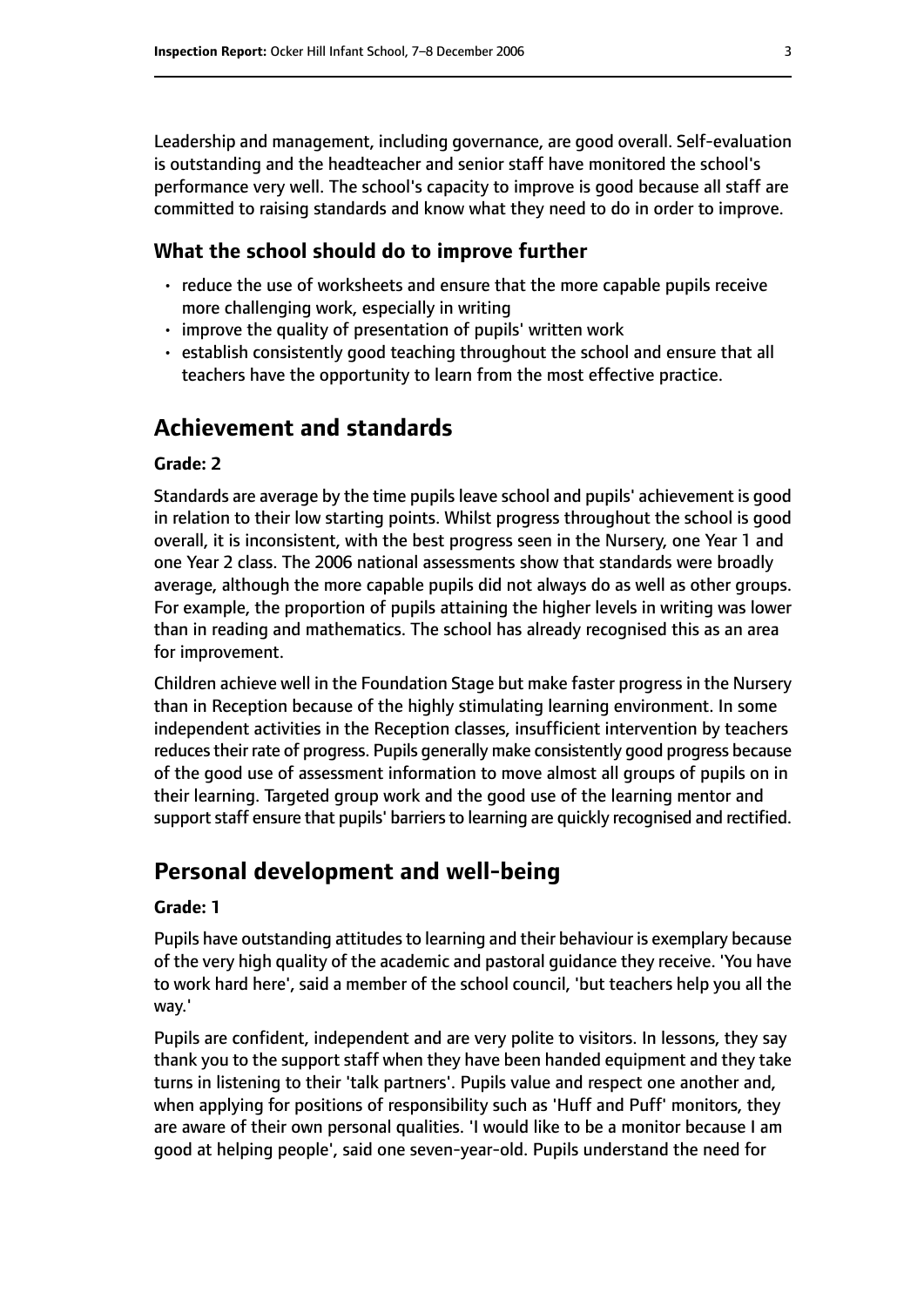healthy eating and staying safe. They know that they need to look out for cars when they cross roads and not to talk to strangers. Pupils grow in confidence when they work in small groups because they are constantly encouraged to express themselves. Attendance is satisfactory and the school uses a very good range of strategies to ensure that pupils come to school regularly.

# **Quality of provision**

#### **Teaching and learning**

#### **Grade: 2**

Exceptional features of teaching and learning are the use of ICT, the setting of targets for pupils and the teaching of small groups of pupils by support staff to help them overcome their barriers to learning. Pupils learn well because teachers model correct responses. For example, when teaching key words for reading, pupils know that the system of 'my turn, your turn', where the teacher models words which pupils then repeat, ensures good learning.

Teaching is not yet consistently good across year groups. At times, where teaching is usually satisfactory, teachers' questioning does not challenge the more capable pupils sufficiently. In addition, marking does not inform pupils of what they need to do to improve. Teachers also use too many worksheets and pupils are not expected to present their work neatly. The teaching in the Nursery is outstanding because of the very high expectations the teacher has of these young children and the excellent opportunities provided for them to learn using their senses.

#### **Curriculum and other activities**

#### **Grade: 2**

Good opportunities are provided for pupils to develop their literacy, numeracy and ICT skills in other subjects. An outstanding feature of the curriculum is the way teachers present learning in real-life contexts. For example, when pupils write stories, they take their own photographs and then write about them. Teachers make an exceptional range of good quality games to support learning which encourage pupils to develop their thinking skills. This develops work-place skills which contribute well to their future economic well-being. Links with other subjects are in the early stages of being developed and this prevents the curriculum from being outstanding. The curriculum is well planned by all staff, taking into account pupils' needs and interest levels.

#### **Care, guidance and support**

#### **Grade: 1**

The recent focus on setting individual targets and using information from assessment to move pupils on in their learning ensures that pupils enjoy their learning because tasks are suited to their needs. Staff know their pupils very well and have particularly good links with parents, who are seen as true partners in their children's learning.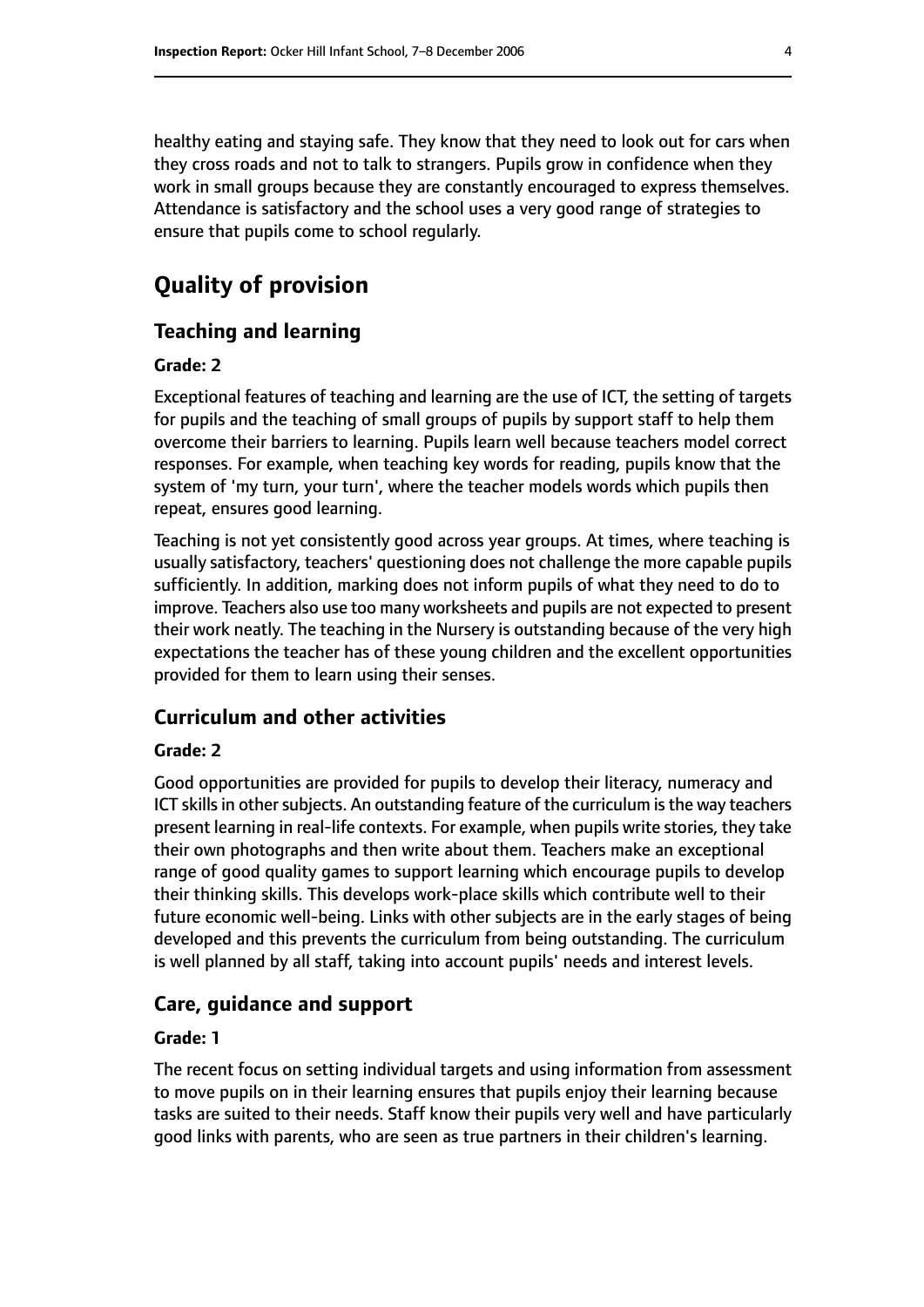Child protection procedures are robust and excellent risk assessments are carried out, ensuring that pupils learn in a safe environment.

Pupils with learning difficulties are very well supported in lessons, and regular checks are made on their progress in relation to the targets identified in their individual education plans. A particular strength is the outstanding provision for transition from the Foundation Stage into Year 1, which enables pupils to feel very secure in school. Parents are particularly pleased with the care, guidance and support that their children receive.

### **Leadership and management**

#### **Grade: 2**

The headteacher is the driving force behind the school's success and has outstanding leadership and management skills. She is well supported by her deputy headteacher and senior management team. There is still some work to do in ensuring that the senior management team develops the curriculum further, improves the satisfactory teaching to good and provides additional challenges for the more capable pupils. These relative weaknesses result in leadership and management being good overall rather than outstanding.

Performance management is exceptionally well managed, and all staff are perfectly clear as to what is expected of them. School self-evaluation is of a high quality. The correct issues have been identified for improvement, with resources carefully targeted to ensure that staff have access to the correct training to raise standards.

The school works exceptionally well with external agencies. Excellent links exist with local schools, which enable staff to engage in professional dialogue with one another in an attempt to raise standards of teaching and learning further. Governors are very supportive of the school and fulfil their statutory duties well.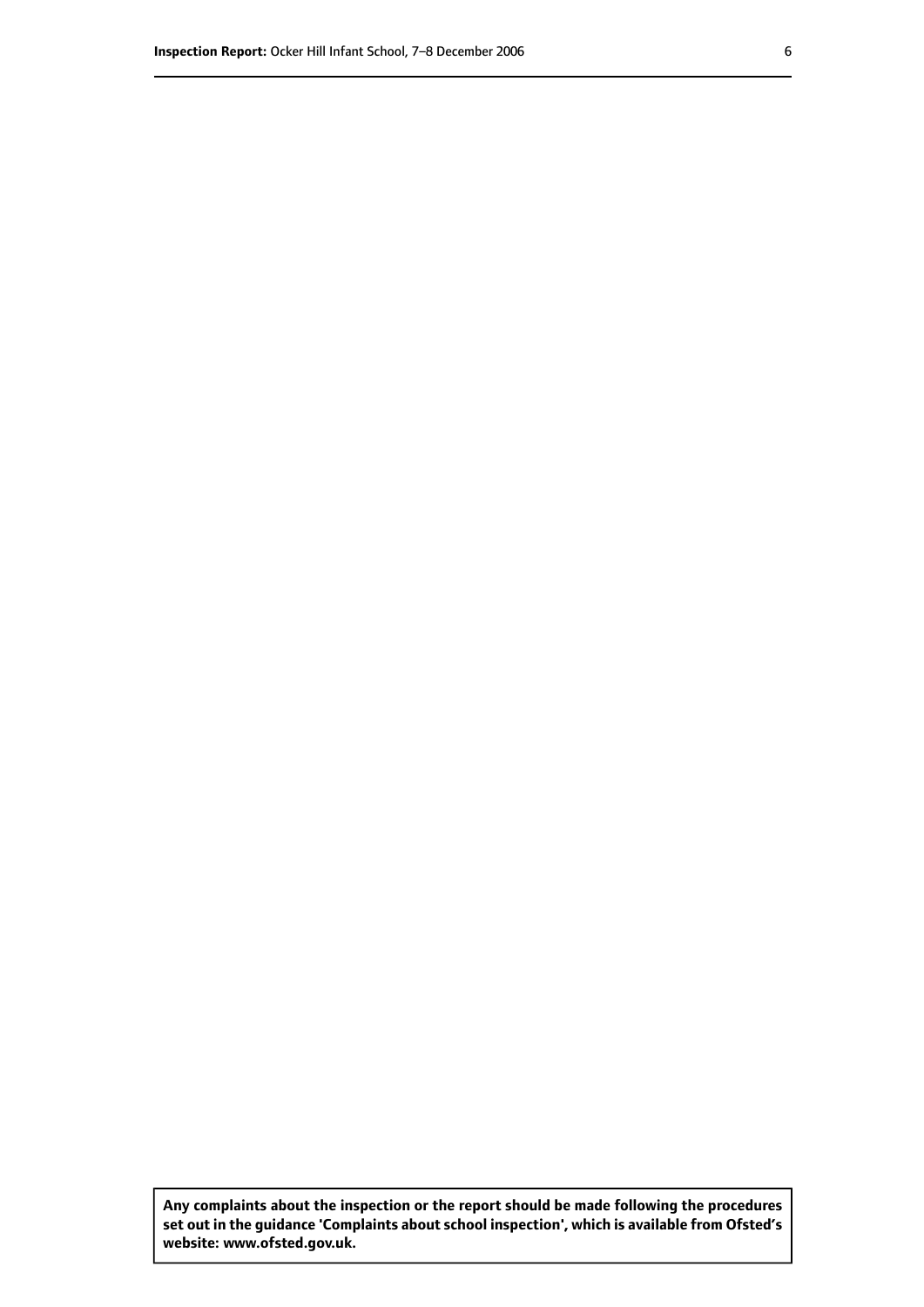# **Inspection judgements**

| Key to judgements: grade 1 is outstanding, grade 2 good, grade 3 satisfactory, and grade 4 | School         |
|--------------------------------------------------------------------------------------------|----------------|
| inadeauate                                                                                 | <b>Overall</b> |

# **Overall effectiveness**

| How effective, efficient and inclusive is the provision of education, integrated<br>care and any extended services in meeting the needs of learners? |     |
|------------------------------------------------------------------------------------------------------------------------------------------------------|-----|
| How well does the school work in partnership with others to promote learners'<br>well-being?                                                         |     |
| The quality and standards in the Foundation Stage                                                                                                    |     |
| The effectiveness of the school's self-evaluation                                                                                                    |     |
| The capacity to make any necessary improvements                                                                                                      |     |
| Effective steps have been taken to promote improvement since the last<br>inspection                                                                  | Yes |

#### **Achievement and standards**

| How well do learners achieve?                                                                               |  |
|-------------------------------------------------------------------------------------------------------------|--|
| The standards <sup>1</sup> reached by learners                                                              |  |
| How well learners make progress, taking account of any significant variations between<br>groups of learners |  |
| How well learners with learning difficulties and disabilities make progress                                 |  |

#### **Personal development and well-being**

| How good is the overall personal development and well-being of the<br>learners?                                  |  |
|------------------------------------------------------------------------------------------------------------------|--|
| The extent of learners' spiritual, moral, social and cultural development                                        |  |
| The behaviour of learners                                                                                        |  |
| The attendance of learners                                                                                       |  |
| How well learners enjoy their education                                                                          |  |
| The extent to which learners adopt safe practices                                                                |  |
| The extent to which learners adopt healthy lifestyles                                                            |  |
| The extent to which learners make a positive contribution to the community                                       |  |
| How well learners develop workplace and other skills that will contribute to<br>their future economic well-being |  |

### **The quality of provision**

| How effective are teaching and learning in meeting the full range of the<br>learners' needs?          |  |
|-------------------------------------------------------------------------------------------------------|--|
| How well do the curriculum and other activities meet the range of needs<br>and interests of learners? |  |
| How well are learners cared for, guided and supported?                                                |  |

 $^1$  Grade 1 - Exceptionally and consistently high; Grade 2 - Generally above average with none significantly below average; Grade 3 - Broadly average to below average; Grade 4 - Exceptionally low.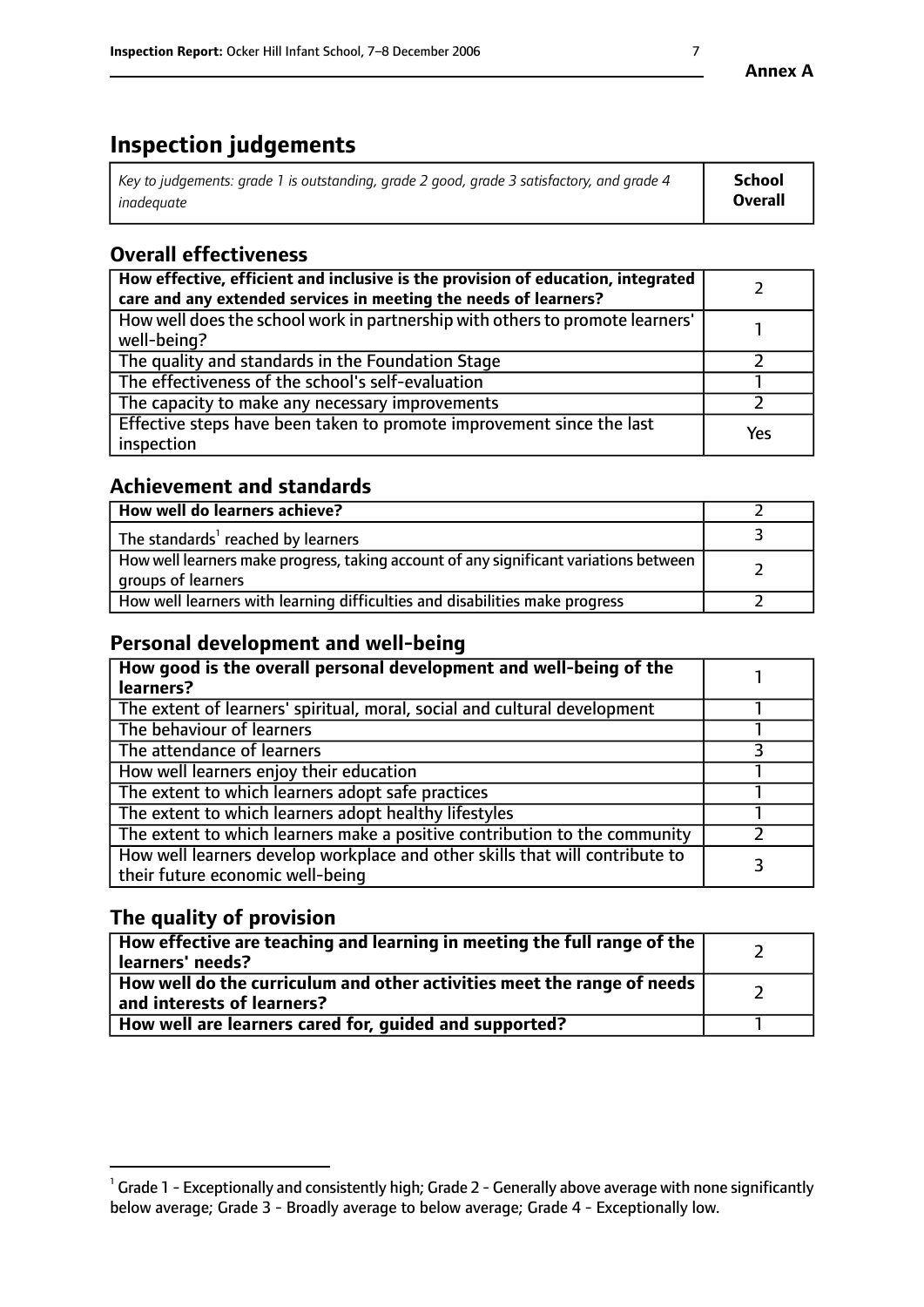# **Leadership and management**

| How effective are leadership and management in raising achievement<br>and supporting all learners?                                              |           |
|-------------------------------------------------------------------------------------------------------------------------------------------------|-----------|
| How effectively leaders and managers at all levels set clear direction leading<br>to improvement and promote high quality of care and education |           |
| How effectively performance is monitored, evaluated and improved to meet<br>challenging targets                                                 |           |
| How well equality of opportunity is promoted and discrimination tackled so<br>that all learners achieve as well as they can                     |           |
| How effectively and efficiently resources, including staff, are deployed to<br>achieve value for money                                          |           |
| The extent to which governors and other supervisory boards discharge their<br>responsibilities                                                  |           |
| Do procedures for safequarding learners meet current government<br>requirements?                                                                | Yes       |
| Does this school require special measures?                                                                                                      | <b>No</b> |
| Does this school require a notice to improve?                                                                                                   | <b>No</b> |